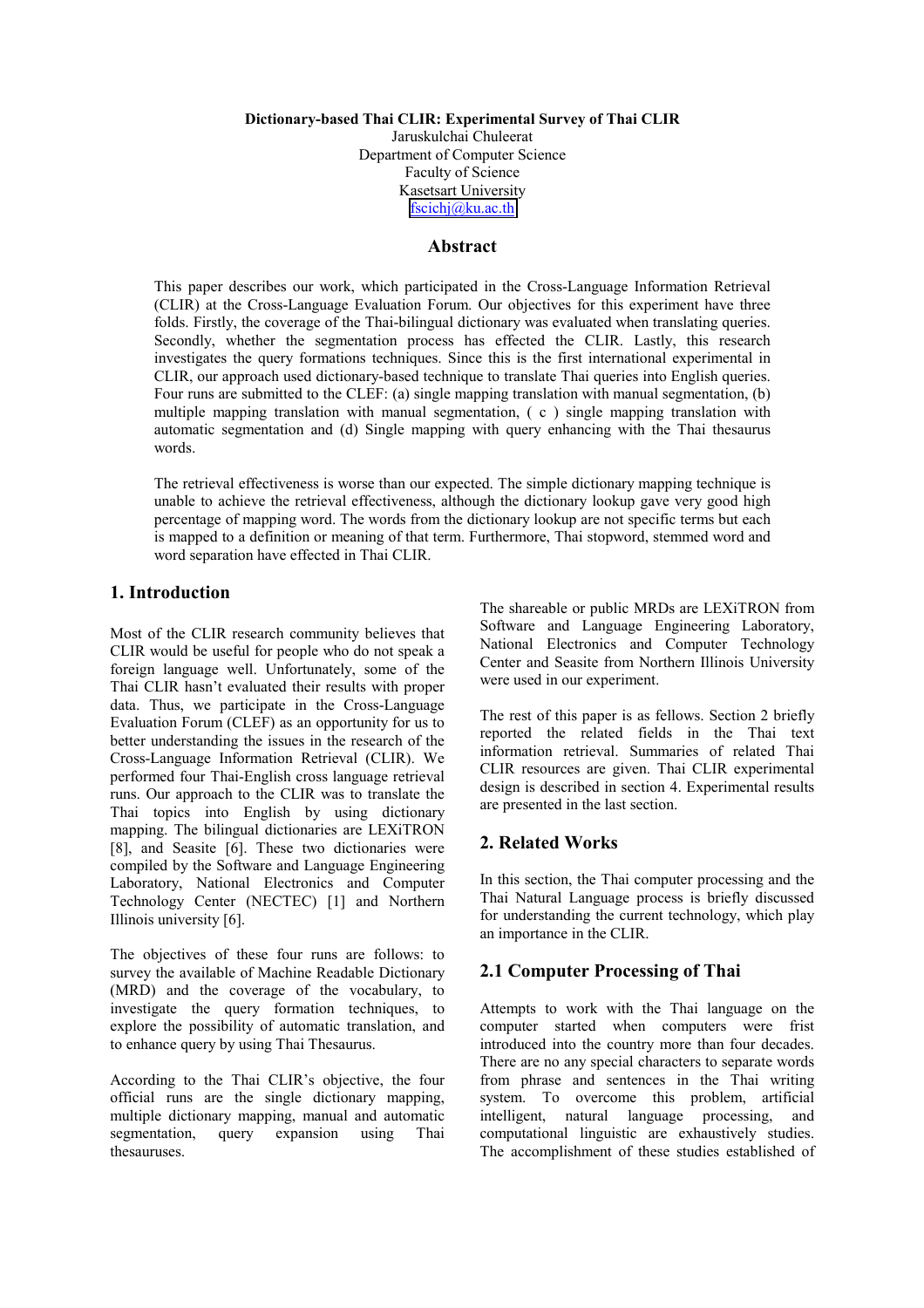machine translation project by the National Electronics and Computer Technology Center (NECTEC) in 1980 [10]. Additionally, a number of research output has been commercially promoted, for example, hand-held electronic dictionaries and translators from English to Thai (Pasit) [9], the Thai spelling checking software and the word segmentation programs.

# **2.2 Thai Text Retrieval**

Most of Thai Text Retrieval system is always coordinated with the segmentation algorithms. Automatic extraction keyword from the documents is nontrivial task. Trie Structure along with dictionary based word segmentation are proposed in [15] to solve the unknown words. However, only the indexing process is presented, there is no report on the retrieval effectiveness. The work done in [2] was more contributed in the information retrieval method. The paper presented a number of comparison in segmentation process, the indexing techniques and term weighting system for Thai text retrieval. Three methods of indexing are proposed, ngram-based, word-based and rule-based. When applying term weight system, the segmentation process does not much effect the retrieval performances. All the performance metric is tested on the Thai news. The collection size is about 8 MB and 4800 documents. Additionally, the environment for testing the hypothesis used SMART text retrieval system from [16]. The other indexing technique, the signature file, has been proposed for indexing for Thai Text [17]. This paper studied the number of bit for representing the each document signature and the test collection was from Thai Holy Bible.

## **2.3 Works in Thai CLIR**

There are some Thai research papers [3, 11-12], which presented their work in the area of CLIR. All of their techniques are based on the transliterated words. The research paper in [11] presented transliterated word encoding algorithm and creating 5000 Thai English personal names. Then, the retrieval process is against with this database. This paper claimed that the CLIR effectiveness is 69 and 73% in precision and recall. The second paper [3] is also from the same research lab to achieve a better precision and recall over 80% in the CLIR. Their CLIR model retrieved document containing either the English or Thai transliterated words using phonetic codes for keywords and the phonetic coding is based on Soundex coding of Odell and Russell. Their result of experiment is compared with the Thai-English transliterated words which are collected from Royal Academy in transliteration Guideline, Science Dictionary, mathematics Dictionary, Chemistry Boook1: High School Level. Most of those words are

proper nouns, and technical terms. The last paper [12] also presented the transliteration from Thai to English for solving the loan words. This paper are more emphatic solving loan word problems such as non-native accent, information losing and orthographic translation. There are two processes to identify load word. First, the explicit unknown words are recognized by mapping with the Thai dictionary. Secondly, the hidden unknown words, which are composed of one or more known words, are identify by frequency checking. However, it is unclear how these algorithms are applied to work with CLIR.

In Asian CLIR research, the dictionary-based method is the well-known method and the query translation strategy is employed. The work done in [14], also employed the dictionary-based method for Indonesian-English Cross-Language Text Retrieval. The local-feedback techniques are applied to expand the queries terms for improving the retrieval effectiveness. Their research is conducted on TREC's data. Chen and his colleges worked on the Japanese English cross language. They stated the segmentation problem of Japanese language, which contain a number of technical terms. To increase the number vocabulary, the parallel corpus is employed. They stated that the retrieval effectiveness of CLIR is effect by the coverage of term in the dictionary

# **3. Resource available for Thai CLIR**

The most important resource for the CLIR is bilingual dictionary. In our survey of the bilingual electronic dictionary, a number of Thai-English bilingual electronic dictionaries are found, for examples:- the Thai internet education project [7], an Online Thai Dictionary (Seasite) [6], and LEXiTRON [8]. Only the last two dictionaries are able to get the whole electronic form. However, the Seasite dictionary need to be reencoded since the original encoding system is different from the current system. The total number of words in each system is 16,060 and 11,188 words from LEXiTRON and Seasite respectively. The electronic format of Thai thesaurus is not available to share for public. We prepared our own Thai thesaurus from [13]. Around 20,000 Thai thesaurus words are collected and used in this research.

Another important resource is the Thai segmentation program. Processing of Thai language has been working for more than 3 decades. The free resource for breaking phrase or sentence into words is the wordbreak from NECTEC [1] and from University of Massachusetts [2]. In [2], wordbreak, which is from NECTEC, gave the best the effectiveness of segmentation process.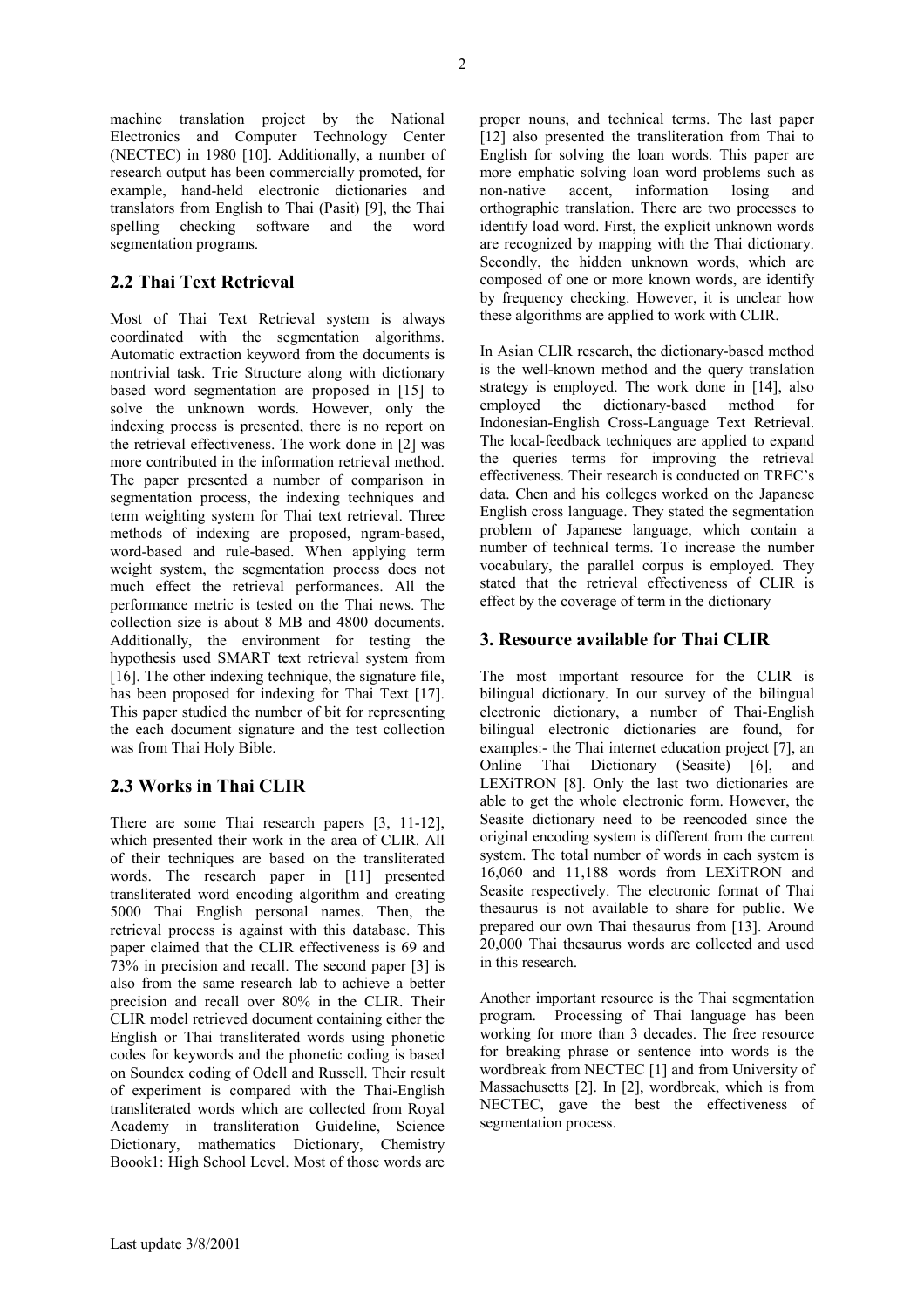Therefore, in our initiative CLIR research, we deployed the LEXiTRON, and Seasite for checking the coverage of the number of vocabulary used in the automatic query translation. Additionally, to be able to automatically translation, the segmentation process needs to be verified and the wordbreak (Swath) from the NECTEC is deployed in Thai CLIR research.

## **4. Experimental Design**

The Thai CLEF is aimed at the bilingual task. English documents are retrieved from the Thai topics.

Since Thai language is not an official language in the CLEF, no topic is provided by CLEF. Thus, the CLEF's English topics were chosen and translated by manual into two types of Thai queries. One is segmented Thai queries by human and another is like normal Thai writing system. The Swath's NECTEC is used to break phrase or sentence of the unsegmented Thai queries into words. The disadvantage of manual translation is that it relies on human judgment and may be bias. Then we apply the dictionary mapping techniques to translate the Thai queries back to English queries. In the dictionary lookup process, if any words are able to lookup, the process will leave that word from the topic. Thus, the concept terms or relevance terms may not include the topics. The four official runs, which are rely on the query formation, are as follows.

- (a) Single Mapping: The bilingual Thai-English definition trend to give several senses or meanings. Thus, English queries are translated by using single dictionary mapping, and only the first map is selected for translation.
- (b) Multiple Mapping: Since the first map was not always to give the right translation. This second run, English queries are replaced with all meaning found in the dictionary.
- (c) Single Mapping and Segmentation: The unsegmented Thai queries are segmented using the NECTEC wordbreak program and single mapping is applied for the query translation.
- (d) Query Expansion: Thai thesaurus words are added to the single mapping queries. The process of expanded query terms is done before translation.

For testing the coverage of the number of terms in electronic dictionary, SEASITE dictionary is used to translate English queries. Figure 1 shows our experimental design. The SMART system from Cornell University [16] is used to measure the retrieval effectiveness of our Thai CLIR. In all runs, stop words and stemming were applied to query and text collection. The term weight was applied to the document collection.

Documents collection, the Los Angeles Time of 1994, is indexed using the SMART vector model. English query is indexed based on the long query format, or on the descriptions, <DESC> marked tag. Although SMART is based on the vector model, we do not modify the original topics. When a query was sent to the system, the 1,000 highest-ranked records are returned.

The dictionary terms of the dictionary mapping algorithm are loaded into MySQL database. The mapping algorithm is deployed using Java technology and running on Linux Environment.



**Figure 1. The Thai CLIR experimental**

#### **4. Results**

We have learned from [17], the retrieval effectiveness of CLIR which is based on the dictionary mapping, will drop about half. For Thai CLIR, the retrieval results are worse when the Thai-CLIR was tested with CLEF's text collection. This principle of Thai CLIR has been experimented with ZIFF's TREC collection. The retrieval results dropped about 40% [18]. This section reports the Thai CLIR results.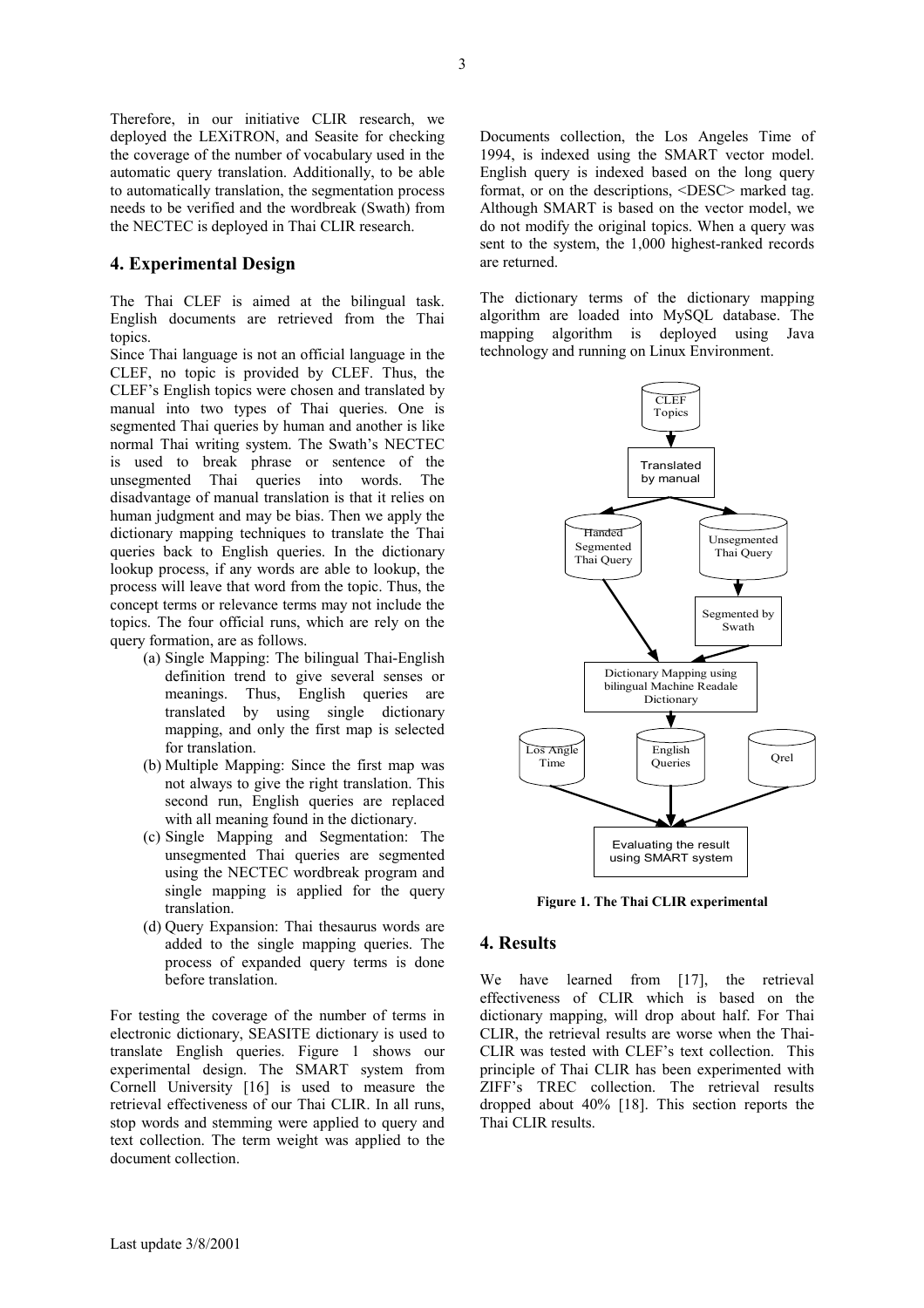(Result in the paper is slightly changed from what we had submitted to CLEF. We submitted the wrong data of the first runs, single mapping)

**4.1 The Coverage of the Vocabulary of the Dictionary** 

| <b>Using Dictionary</b>      | <b>LEXiTRON</b> | <b>SEASITE</b> |
|------------------------------|-----------------|----------------|
| <b>Total Words</b>           | 2864            | 2864           |
| <b>Total Topics</b>          | 50              | 50             |
| <b>Total Word Found</b>      | 2778            | 2746           |
| <b>Total Word Not-Found</b>  | 86              | 118            |
| Average Word Per Topic       | 58              | 58             |
| Average Word Found Per Topic | 55              | 54             |
| Average Word Not-Found Per   | 2               | 2              |

**Figure 2. The Effective of Dictionary** 

| Recall                                        | Mono   | Man    | Man.   | Query  | Mul.   | Seg.   |  |
|-----------------------------------------------|--------|--------|--------|--------|--------|--------|--|
| Level                                         | (Eng)  | Lex.   | Sea    | Exp.   | Lex.   |        |  |
| at 0.00                                       | 0.2932 | 0.0041 | 0.0065 | 0.0015 | 0.0014 | 0.0120 |  |
| at 0.10                                       | 0.2111 | 0.0016 | 0.0054 | 0.0007 | 0.0004 | 0.0054 |  |
| at $0.20$                                     | 0.1583 | 0.0012 | 0.0040 | 0.0004 | 0.0002 | 0.0016 |  |
| at $0.30$                                     | 0.1207 | 0.0011 | 0.0039 | 0.0003 | 0.0000 | 0.0014 |  |
| at $0.40$                                     | 0.1035 | 0.0010 | 0.0034 | 0.0000 | 0.0000 | 0.0014 |  |
| at 0.50                                       | 0.0864 | 0.0008 | 0.0032 | 0.0000 | 0.0000 | 0.0012 |  |
| at $0.60$                                     | 0.0680 | 0.0008 | 0.0031 | 0.0000 | 0.0000 | 0.0007 |  |
| at 0.70                                       | 0.0574 | 0.0005 | 0.0031 | 0.0000 | 0.0000 | 0.0007 |  |
| at 0.80                                       | 0.0422 | 0.0005 | 0.0031 | 0.0000 | 0.0000 | 0.0007 |  |
| at $0.90$                                     | 0.0335 | 0.0005 | 0.0031 | 0.0000 | 0.0000 | 0.0007 |  |
| at 1.00                                       | 0.0294 | 0.0005 | 0.0031 | 0.0000 | 0.0000 | 0.0007 |  |
| Rel ret                                       | 589    | 41     | 54     | 26     | 24     | 46     |  |
| Avg:                                          | 0.1094 | 0.0012 | 0.0038 | 0.0003 | 0.0002 | 0.0026 |  |
| Table 1. Retrieval Effectiveness of Thai CLIR |        |        |        |        |        |        |  |

**(The frist four runs are the official runs)** 

| Recall    | Mono   | Man    | Man.   | Mul.   | Seg.   |
|-----------|--------|--------|--------|--------|--------|
| Level     | (Eng)  | Lex.   | Sea    | Lex.   |        |
| at $0.00$ | 0.2932 | 0.0529 | 0.0113 | 0.0529 | 0.0311 |
| at $0.10$ | 0.2111 | 0.0237 | 0.0075 | 0.0237 | 0.0071 |
| at 0.20   | 0.1583 | 0.0145 | 0.0071 | 0.0145 | 0.0064 |
| at $0.30$ | 0.1207 | 0.0109 | 0.0060 | 0.0109 | 0.0049 |
| at $0.40$ | 0.1035 | 0.0086 | 0.0060 | 0.0086 | 0.0041 |
| at $0.50$ | 0.0864 | 0.0052 | 0.0057 | 0.0052 | 0.0031 |
| at $0.60$ | 0.0680 | 0.0035 | 0.0050 | 0.0035 | 0.0023 |
| at 0.70   | 0.0574 | 0.0027 | 0.0043 | 0.0027 | 0.0018 |
| at 0.80   | 0.0422 | 0.0015 | 0.0043 | 0.0015 | 0.0018 |
| at 0.90   | 0.0335 | 0.0015 | 0.0043 | 0.0015 | 0.0018 |
| at 1.00   | 0.0294 | 0.0015 | 0.0043 | 0.0015 | 0.0018 |
| Rel ret   | 589    | 231    | 81     | 227    | 115    |
| Avg:      | 0.1094 | 0.0115 | 0.0115 | 0.0082 | 0.0060 |

**Table 2. Retrieval Effectiveness after modify Thai Topics (Additional runs, not submitted to CLEF)** 

As mention in section 3, the number of term in LEXiTRON dictionary is more cover than SEASITE. However, the effectiveness of both dictionaries is almost the same and over 90% of words are found. Figure 2 shows the characteristic of Thai queries. When applying the single mapping techniques, it turns out that SEASITE can retrieval a little bit better than LEXiTRON, which is opposite to our experiment in [18]. However, this number is not significant achievement.

#### **4.2 The Effect of Segmentation Algorithm in CLIR**

As mentioned in section 3 for automatically query translation, the effectiveness of the current technology for segmenting phrase or sentences into words needed to verify. In our experiment, it is not clear that the segmentation has effected in the CLIR. Though it has been reported in [18] that the segmentation has effected in the CLIR, we are unable to prove in the experiment. In our discussion, the different is of the Topic translation techniques from English to Thai. Our first experiment, the researcher is lean on dictionary to translate the English to Thai and try to break words according to the mapping of word in dictionary. Additionally, some unofficial report stated that terms in the Thai-bilingual electronic dictionary are the smallest term with meaning. Thus, some manual segmented words cannot found in dictionary. However, the percentage of number of word found is quite high. Therefore, we compared the original query and the translation query, we found that only 15 percent of matching words. It means that the words, which are found in the dictionary, are not relevance to the search terms.

Table 2 shows significant different between manual and automatic segmentation after modified Thai topics (see discussion in next section).

#### **4.3 The Effectiveness of CLIR**

Table 1 shows the results of our techniques. In all techniques cannot achieve the retrieval effectiveness. The query expansion by adding Thai thesaurus terms is not only increase the recall/precision but the retrieval effectiveness also drop.

Comparing with our previous results [18], in which the retrieval effectiveness is around 40% of the monolingual, there is many different in the design process and can be summarized as fellows:

- 1. The manual translation techniques from English to Thai: As mention in section 4.2, our previous translation technique is based on the vocabulary in the dictionary terms.
- 2. Query length: Our previous query topics are translated from the <TITLE> tag. The Thai keywords from the <TITLE> tag are more relevance to the retrieval system since the translation process was biased. In this experiment, the query topics are translated from <DESC> tag and avoiding consult the dictionary. Although, there are more terms, most of the terms are not specific to query or more general. As we learned from expanding the query topics with Thai thesaurus, it does not increase the retrieval effectiveness.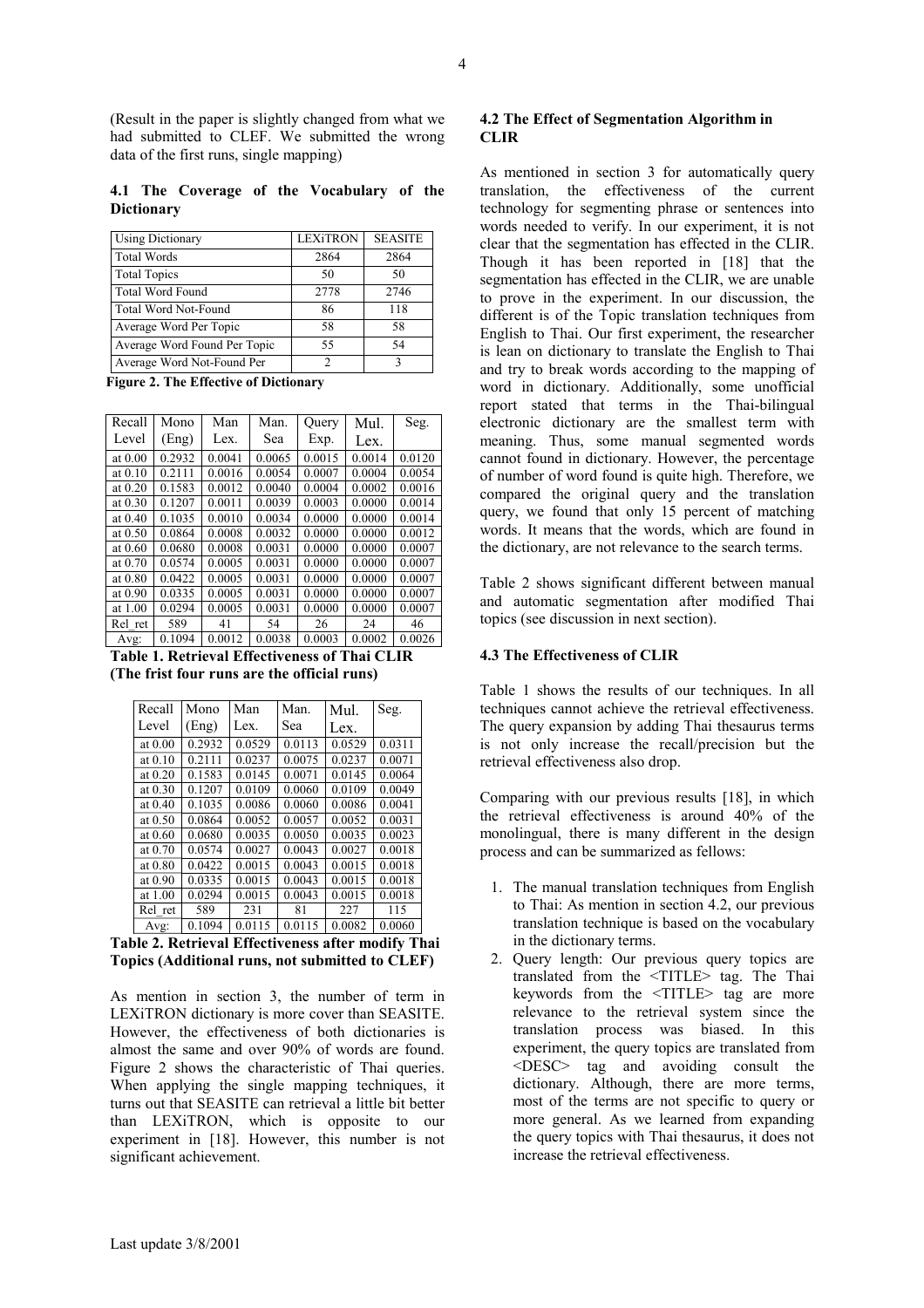3. Thai stopword and Thai stemming: Relatively few intensive studies in Thai stopword and stemming have been reported. Some Thai stopwords are reported in [2]. It is not clear whether Thai language has stemming property. The words 'การ:kan:when prefix to a noun, it indicate action' and 'ความ:kwam:prefix to an adjunctive indicate stats, condition' are two Thai prefix. Removing or not removing has effected in Retrieval effectiveness and is required language knowledge judgment. Since removing the Thai prefix, the meaning of the stem word may not relate to the original meaning. Therefore adding these stem words will degrade the retrieval effectiveness.

Thus, to prove the above issues, the Thai topics are modified by human judgment, some Thai stopwords are removed from the topics, and choosing the search terms which can be found in the dictionary. At this time the retrieval effectiveness is improved 1.5 of the unremoved Thai stopword query (see Table 2). The number of relevance retrieval increase to 40% of monolingual Though, the retrieval effectiveness still cannot achieve as of other CLIR, which deployed dictionary mapping techniques.

Results in Table 2 brought back our confident. It showed that the number of terms in LEXiTRON is more coverage than SEASITE. Segmentation process still is the critical issue in CLIR. However, adding the Thai thesaurus terms still cannot improve the retrieval effectiveness. There has some changed in average precision for individual query.

#### **4.4 Implementation of Thai CLIR**

The algorithm of Thai CLIR has implemented and opened for publicly try and the web site is [http://www.cs.sci.ku.ac.th/~ThaiIr/CLIR/demo.](http://www.cs.sci.ku.ac.th/~ThaiIr/CLIR/demo) The demonstrated web site receives Thai keywords from users and then translate using single dictionary mapping. The result of translation is sent back and allow user for selecting the English keywords. Then, query is sent to Google or Altravista for searching English web pages. Furthermore, the results of cross language retrieval may be translated from English to Thai by Pasit. This part of the demonstration program was supported by the NECTEC.

## **5. Discussion**

The Thai CLIR faced the same problems as other MRD CLIR based. The fundamental problems of the MRD CLIR based are as follows: phrase translation, polysemy translation, and the coverage of dictionary. The phrase translation is very critical for Thai CLIR. Some of Thai words may be classified into sentence or phrase. Therefore, the phrase translation will be dependent on the segmentation process. The researching of segmented algorithm in Thailand can be classified into two types. The first preferable segmentation is based on the longest matching. The second research group will segment text into the smallest word. Theoretically, these smallest words can be formed a new word. However, electronic dictionary is collected based on the first approach.

We also have learned that doing research in the area of CLIR only knowledge from the information retrieval but also requires knowledge and resource from Machine Learning. Although the Machine Learning project has been activated more than 4 decades, the resources from the MRD still very limited. The limiting of resources is regarded from the uncompatible or not ready to disseminate to public use. Thus, there exists a need to accelerate the research area. Especially, it needs to set up data format for the electronic dictionary for reusing the dictionary.

We have learned from our demonstration the Thai-CLIR, users quite satisfy the Thai-CLIR system. Unfortunately, in research experimental, not all query translation techniques can achieve. This raises awareness in the Thai-CLIR area. The basic infrastructure of Thai-CLIR needs to be stimulated and urgently needed to further develop.

## **6. Future Work**

In this initiative CLIR research, the fundamental of CLIR research has been established. A number of research techniques to enhance CLIR performance is of solving disambiguate terms, detecting the transliterated word, local feedback.

## **References**

- [1] Thai Wordbreak Insertion Services, National Electronics and Computer Technology Center, [URL:http://ntl.nectec.or.th/services/wordbreak/](http://ntl.nectec.or.th/services/wordbreak/) (download in June, 2001)
- [2] Jaruskulchai C., An Automatic Indexing for Thai Text Retrieval, Ph.D. Thesis, George Washington University, U.S.A., Aug 1998.
- [3] Suwanvisat P. and Prasijutrakul S., Thai-English Cross-Language Transliterated Word Retrieval Soundex Technique, NCSEC2000.
- [4] Pirkola Ari, The Effects of Query Structure and Dictionary Setups in Dictionary-Based Crosslanguage Information Retrieval, SIGIR'98
- [5] Mirna Adriani, Dictionary-based CLIR for the CLEF Multilingual Track.
- [6]  $\qquad$ , Online Thai English Dictionary, Northern Illinois University,